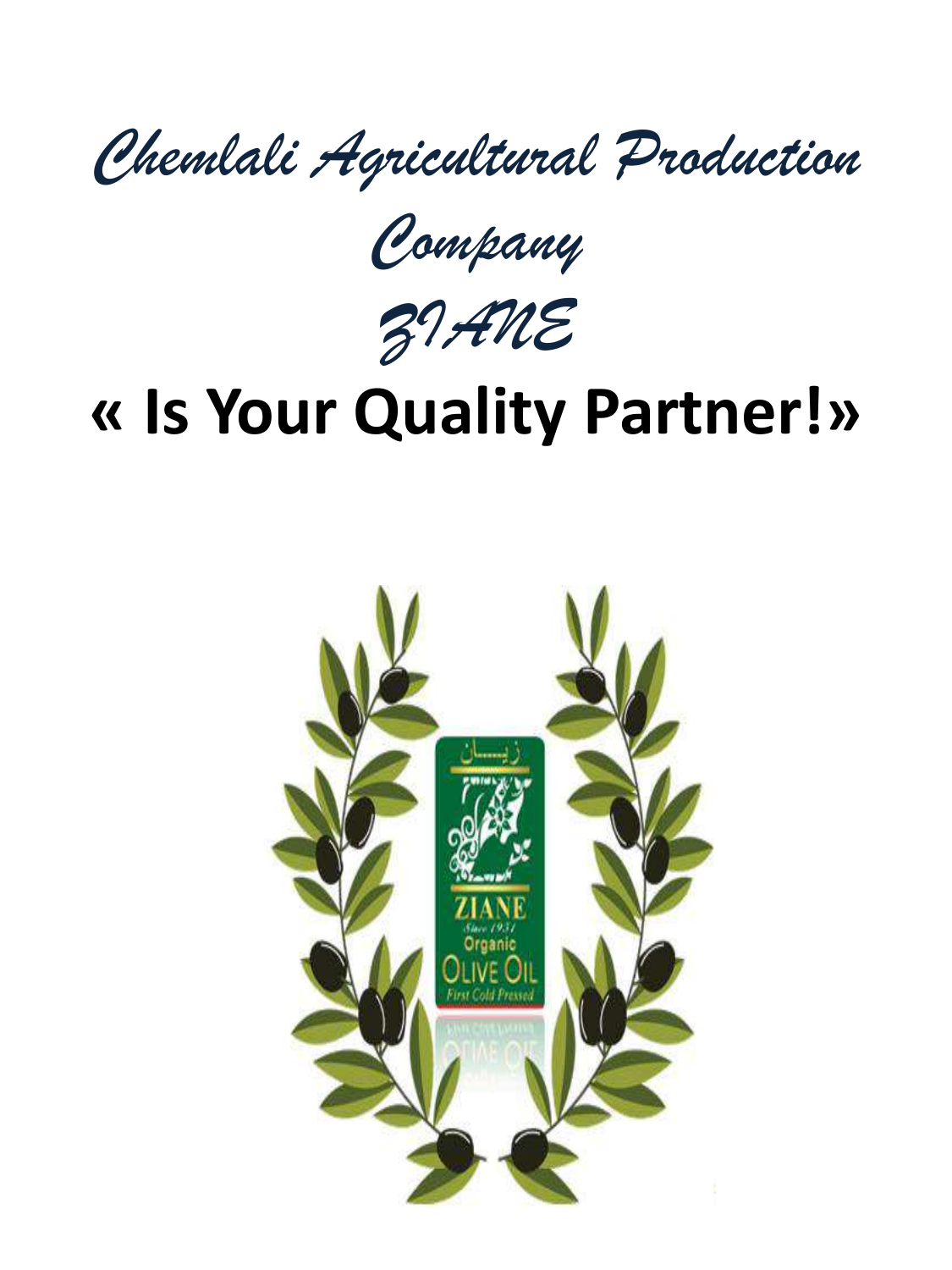

### **technical sheet of extra-virgin BIO olive OIL ZIANE**

## *Designation*: ZIANE Oil *Description***:**

Extra Virgin Olive Oil from agriculture Organic, without additives and without the addition of others oil, and superior category "cold extracted" by mechanical process, it does not undergo or treat chemical or refining

## *Ingredient:*

100% olives of the Chemlali Zarzis variety or Zalmati certified organic from the domain "MILADI".

## *Traceability:*

Olives from the estate's plots MILADI or farmers' plots committed to respecting production rules organic

# *Packing :*

Harvesting is done manually while allowing the preservation of the quality of product and safety of the olive tree, between October and January. Ideally, olives should be picked when they are still green. The oil will thus keep all its aromatic power. The olive harvest is done during the day: once harvested, they are transported and pressed immediately. They will thus keep all their freshness.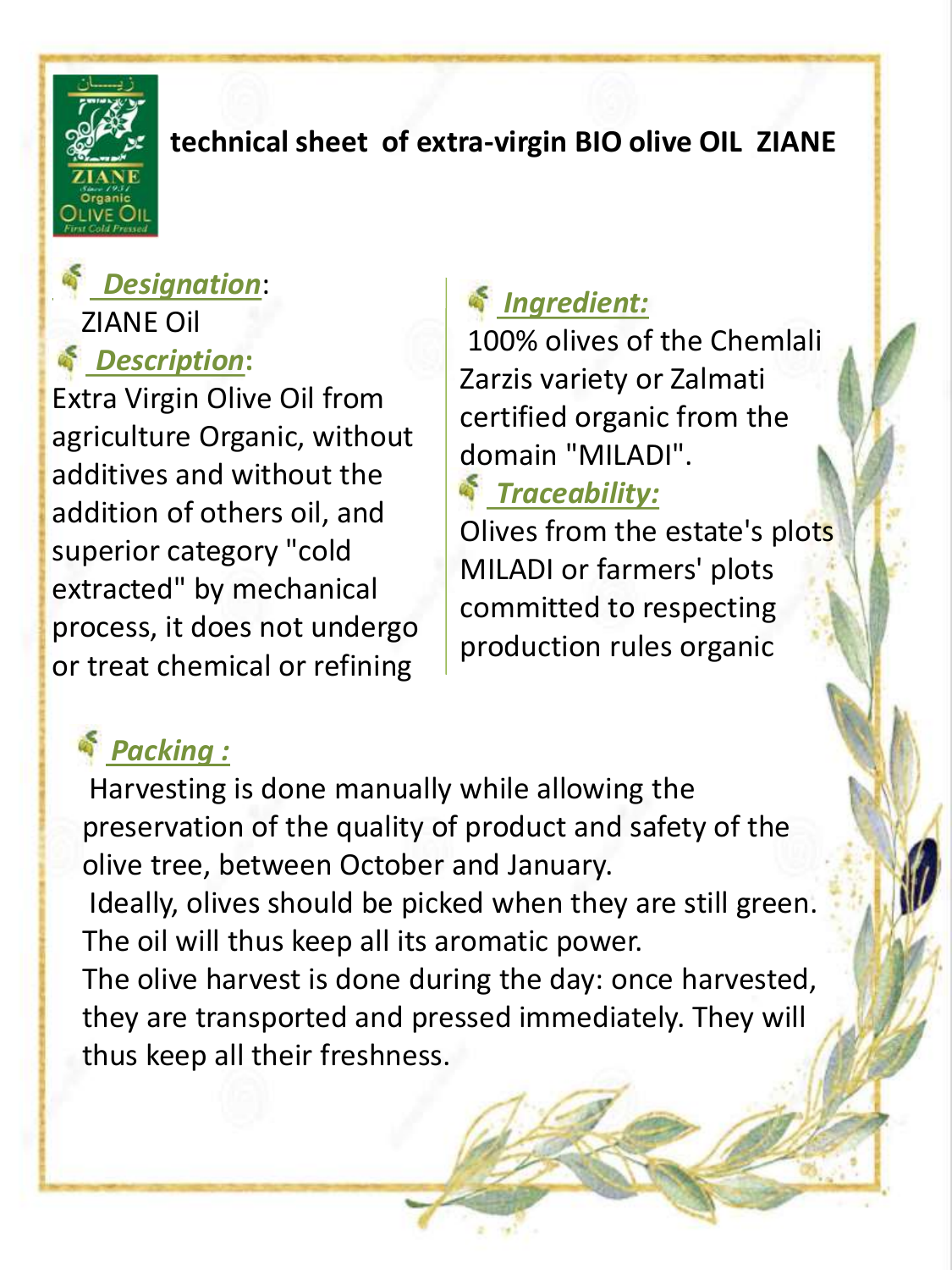#### *Manufacturing process*

## *Delivery and weighing: Leaf removal***:**

This is a necessary step for the reason the leaves give a bitter taste to olive oil and enriches it with chlorophyll which is a negative for the quality.

### *Extraction ;*

The extraction is carried out in a modern oil mill by unit of organic production from the company Chemlali The olives are pressed mechanically by the "Olimio 200 profy" machine with a capacity of 5t / d , oils extracted at a temperature between 20 and 30 ° C. This is what we called in the days of smeules stone: "first cold pressing", oil biological obtained is an oil of very high

range, it is an exceptional extra virgin oil by the traceability of its origins. An extraction at cold requires mixing at less than 27 ° C which allows you to obtain quality oil.

Within factories, hygienic conditions are very important and must match the standards international. Besides this done and during extraction, it would be necessary ensure compliance. In addition, storage tanks must be made of stainless steel and protected from light in order to preserve the oil without risk of deterioration of its quality.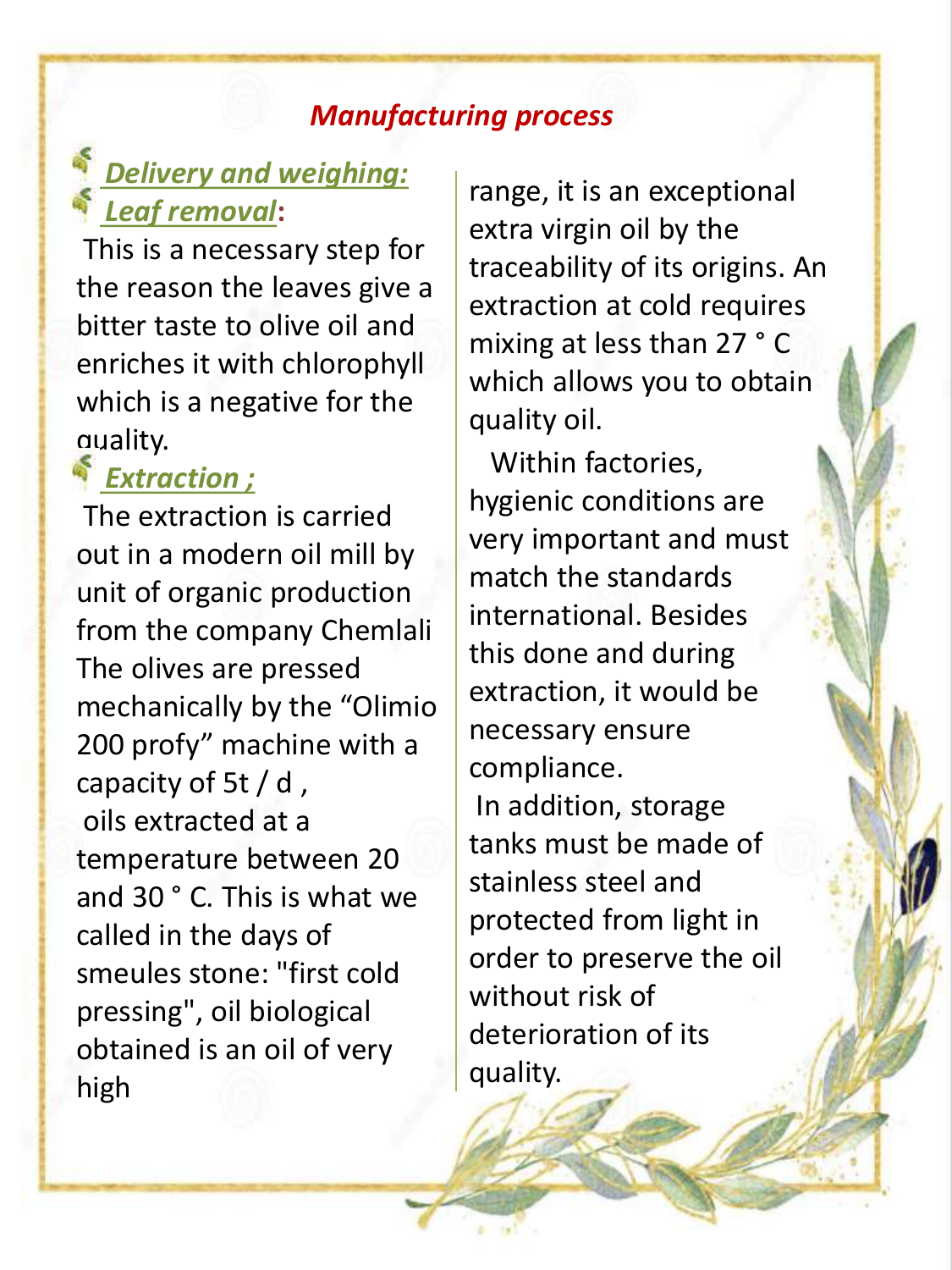## *Conditioning*

Bottling is done by the packaging unit of the Chemlali Company of Agricultural production in glass bottles opaque Dorica guaranteeing good conservation protecting the oil as much as possible from light, one of its main enemies. This is in particular its content in chlorophyll which makes it particularly sensitive to photo-oxidation.

The stained glass bottle turns out be the best solution, and its must to be kept in a place away from the light. Other packagings are available: Food-grade plastic cans as well as cans metallic food.

*Analytical characteristics*:

**Acidity [0.2% -0.8%] Peroxide index <20 meqO2 / Kg Extection coefficients specific K232: [1.9-2.50] K270: [0.10-0.22]** *Fatty acid composition*  **saturated fatty acids: A.palmitic C16: 0 = [18.8% - 20%] A.Stearic C18: 0 = [2.23% - 5] Monounsaturated fatty acids: A.oleic: C18: 1 (Omega 9) = [55.05% - 70%] Polyunsaturated essential fatty acid: A. Linoleic C18: 2 = [18% - 21%] A. Linolenic C18: 3 = [0.5% - 1%]**